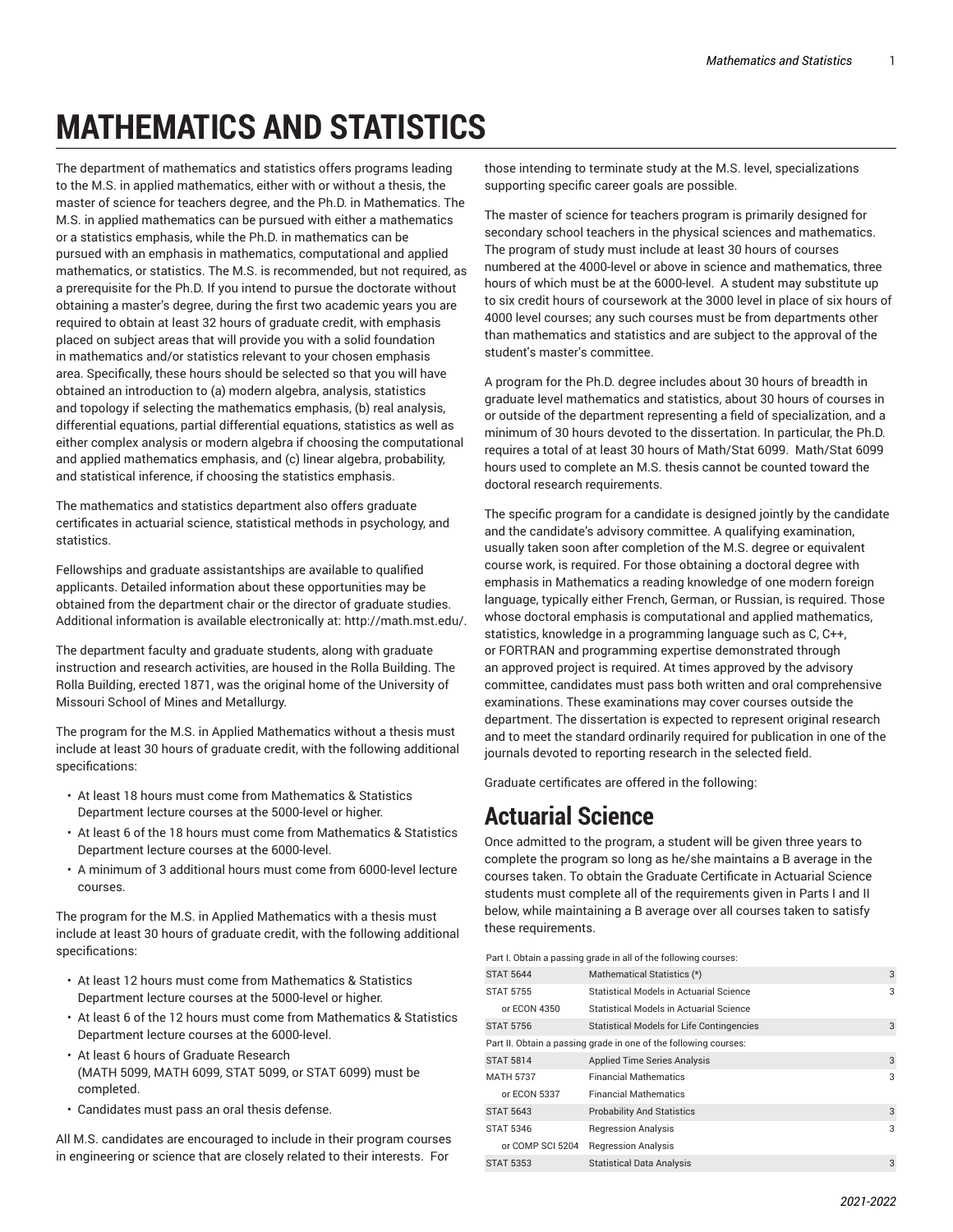| <b>STAT 6841</b> | Stochastic Processes          |  |
|------------------|-------------------------------|--|
| <b>ECON 4310</b> | <b>Mathematical Economics</b> |  |

All the above courses must be taken for graduate credit and cannot be counted towards requirements for an undergraduate degree. A grade of C or better will be considered a passing grade.

\*Students who have taken STAT 5644 to satisfy one of the requirements of their undergraduate degree are allowed to replace this course with one of the courses listed in Part II above, provided the selected course is not also used to satisfy the one-course requirement or Part II.

# **Financial Mathematics**

| Three courses are required from the following: |                                         |   |
|------------------------------------------------|-----------------------------------------|---|
| <b>STAT 5814</b>                               | <b>Applied Time Series Analysis</b>     | 3 |
| or STAT 6814                                   | <b>Statistical Time Series Analysis</b> |   |
| <b>STAT 6841</b>                               | Stochastic Processes                    | 3 |
| <b>MATH 5737</b>                               | <b>Financial Mathematics</b>            | 3 |
| <b>MATH 6737</b>                               | <b>Financial Mathematics II</b>         | 3 |
| or ECON 6337                                   | <b>Financial Mathematics II</b>         |   |
| One course is required from the following:     |                                         |   |
| <b>ECON 5310</b>                               | <b>Advanced Mathematical Economics</b>  | 3 |
| <b>ECON 5720</b>                               | <b>Advanced International Finance</b>   | 3 |
| <b>ENG MGT 6212</b>                            | Investment                              | 3 |
| <b>ENG MGT 6213</b>                            | <b>Financial Engineering</b>            | 3 |
| <b>STAT 5346</b>                               | <b>Regression Analysis</b>              | 3 |
| <b>MATH 6665</b>                               | <b>Mathematical Programming</b>         | 3 |

# **Statistical Methods in Psychology**

This certificate program is designed to provide formalized education in the area of statistics as it is applied to the analysis of psychological data. Students will complete a four course sequence of classes designed to develop basic graduate level skills in psychological data analysis. These courses will develop an understanding of basic graduate level statistical concepts including probability, t-tests, ANOVAs, regression, as well as non-parametric tests. Students will engage in projects which include measure development and refinement procedures.

The following two psychology courses will be required:

| <b>PSYCH 5201</b> | Psychometrics                       |
|-------------------|-------------------------------------|
| <b>PSYCH 5202</b> | Applied Psychological Data Analysis |

And an additional two statistics courses chosen from these four:

| <b>STAT 5346</b> | <b>Regression Analysis</b>         |
|------------------|------------------------------------|
| <b>STAT 5353</b> | <b>Statistical Data Analysis</b>   |
| <b>STAT 5643</b> | <b>Probability And Statistics</b>  |
| <b>STAT 6344</b> | Design And Analysis Of Experiments |

Students admitted to the certificate program will have a non-matriculated status as a graduate student. If they complete each of the four courses with a grade of B or better, they may be admitted to the Missouri S&T master's degree program in industrial-organizational psychology or mathematics and statistics if they apply and meet the program requirements. Students who do not have all of the prerequisite courses necessary to take a course in the certificate program will be allowed to take "bridge" courses at either the graduate or undergraduate level to prepare for the formal certificate courses.

# **Statistics**

**Program Description:**

The department of mathematics and statistics offers a variety of theoretical and applied statistics courses that are taken by an appreciable number of graduate students from outside our department. Many of these students go on to take more than one graduate level statistics course during their academic career at S&T. They find these courses not only interesting, but also useful in their work as engineers and experimental scientists. This certificate program will enable these students to obtain credentials in an area that is outside their main discipline yet will be very useful in their practice as engineers and scientists. Such credentials will also set them apart from others within their discipline. In the past many of the students from engineering and sciences disciplines enrolled in our statistics courses have expressed great interest in obtaining a graduate certificate in statistics.

# **Admission:**

The graduate certificate program is open to all individuals holding a BS degree in mathematics, statistics, or in an engineering or hard scientific discipline with a B average or better in coursework taken for the BS degree. In addition, the applicant must have a minimum of two years of professional experience or currently be accepted into a graduate degree program at Missouri S&T.

Students who are not currently enrolled in a graduate degree program at Missouri S&T but are admitted to the certificate program will have nondegree graduate status but will earn graduate credit for the courses they complete. The courses in the certificate program will be offered such that students can complete the program in a timely manner. The certificate courses taken by students admitted to the program will count towards any graduate degree offered by the department of mathematics and statistics if approved by the student's academic committee.

Once admitted to the program, a student will be given three years to complete the program as long as 3.0 grade point average is maintained in the courses taken.

# **Curriculum:**

To obtain the graduate certificate in statistics students must select an option from the options given below and complete all of the requirements under that option by obtaining passing grades in all courses taken to satisfy the stipulated requirements while maintaining a 3.0 cumulative grade point average.

# **OPTION I-Foundations and Focused Applications**

| Required:                                                                                      |                                                                                     |   |
|------------------------------------------------------------------------------------------------|-------------------------------------------------------------------------------------|---|
| <b>STAT 5643</b>                                                                               | <b>Probability And Statistics</b>                                                   | 3 |
| <b>STAT 5644</b>                                                                               | <b>Mathematical Statistics</b>                                                      | 3 |
| group:                                                                                         | Select one of the three groups listed below and complete two of the courses in that |   |
| <b>GROUP 1- Modeling Empirical Processes</b>                                                   |                                                                                     |   |
| <b>STAT 5814</b>                                                                               | <b>Applied Time Series Analysis</b>                                                 | 3 |
| or STAT 6814                                                                                   | <b>Statistical Time Series Analysis</b>                                             |   |
| <b>STAT 6841</b>                                                                               | Stochastic Processes                                                                | 3 |
| GROUP 2 - Classical Tools for Data Analysis                                                    |                                                                                     |   |
| STAT 5346/<br><b>COMP SCI 5204</b>                                                             | <b>Regression Analysis</b>                                                          | 3 |
| <b>STAT 5353</b>                                                                               | <b>Statistical Data Analysis</b>                                                    | 3 |
| <b>STAT 6344</b>                                                                               | Design And Analysis Of Experiments                                                  | 3 |
|                                                                                                | GROUP 3 - Advanced Topics in Statistical Methods and Modeling                       |   |
| STAT 6239/<br>COMP ENG 6330/<br><b>ELEC ENG 6830/</b><br>SYS ENG 6214/<br><b>COMP SCI 6405</b> | <b>Clustering Algorithms</b>                                                        | 3 |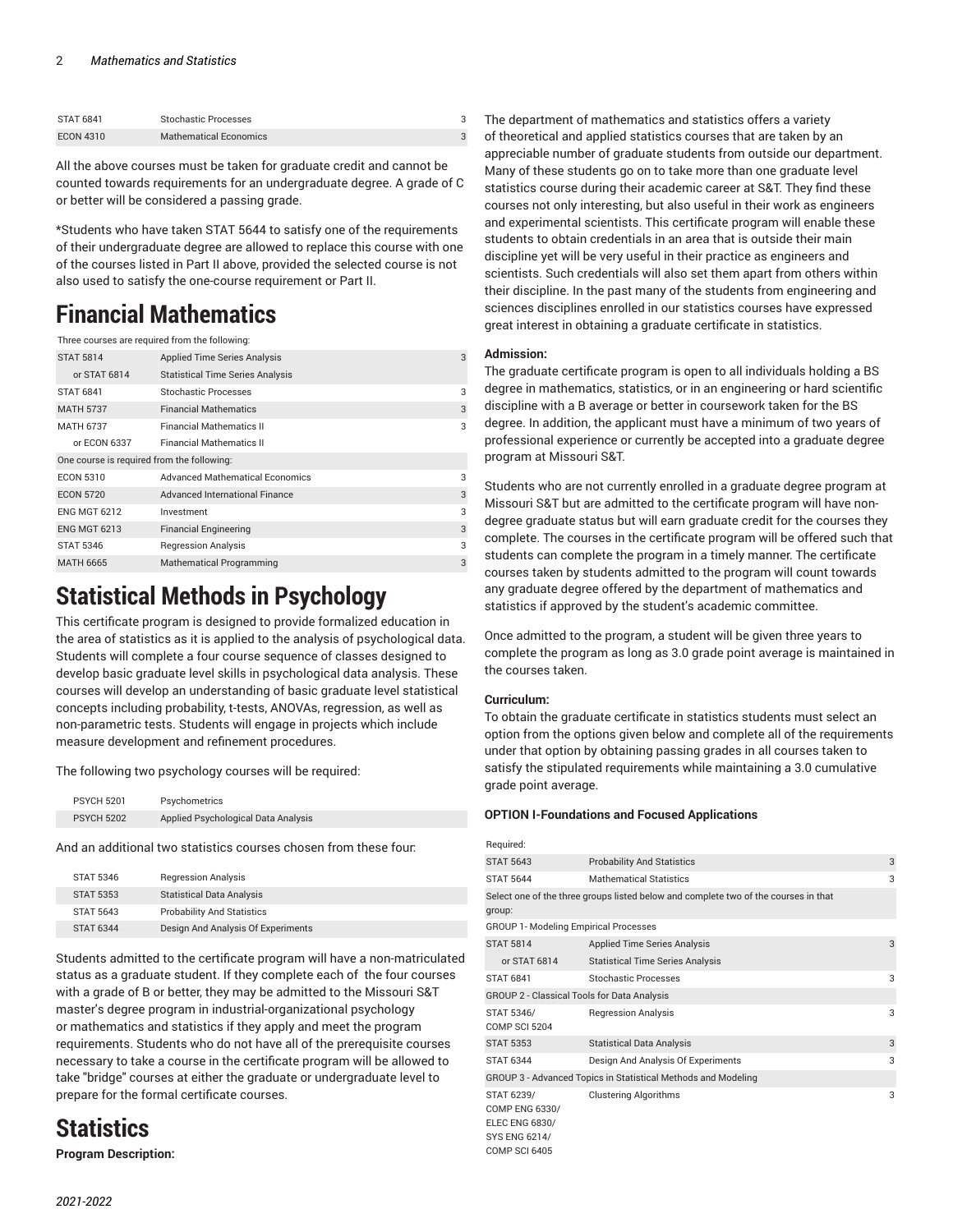| <b>STAT 6343</b> | Nonparametric Statistical Methods |  |
|------------------|-----------------------------------|--|
| STAT 6545        | Multivariate Statistical Methods  |  |
| STAT 6553        | Linear Statistical Models I       |  |
| STAT 6570        | Theory Of Reliability             |  |

#### **OPTION 2-Applied Statistics**

#### Choose four courses from the following:

| <b>STAT 5260</b>                                                                                      | <b>Statistical Data Analysis Using SAS</b> | 3              |
|-------------------------------------------------------------------------------------------------------|--------------------------------------------|----------------|
| <b>STAT 3425</b>                                                                                      | Introduction to Biostatistics              | $\overline{4}$ |
| <b>STAT 5814</b>                                                                                      | <b>Applied Time Series Analysis</b>        | 3              |
| STAT 5346/<br>COMP SCI 5204                                                                           | <b>Regression Analysis</b>                 | 3              |
| <b>STAT 5353</b>                                                                                      | <b>Statistical Data Analysis</b>           | 3              |
| STAT 6239/<br><b>COMP ENG 6330/</b><br><b>ELEC ENG 6830/</b><br>SYS ENG 6214/<br><b>COMP SCI 6405</b> | <b>Clustering Algorithms</b>               | 3              |
| <b>STAT 6343</b>                                                                                      | Nonparametric Statistical Methods          | 3              |
| <b>STAT 6344</b>                                                                                      | Design And Analysis Of Experiments         | 3              |
| <b>STAT 6545</b>                                                                                      | Multivariate Statistical Methods           | 3              |
| <b>STAT 6570</b>                                                                                      | Theory Of Reliability                      | 3              |

#### **OPTION III-Theory and Applications**

| Required:                                                                                                    |                                            |                |  |
|--------------------------------------------------------------------------------------------------------------|--------------------------------------------|----------------|--|
| <b>STAT 5643</b>                                                                                             | <b>Probability And Statistics</b>          | 3              |  |
| Choose three courses from the following:                                                                     |                                            |                |  |
| <b>STAT 5260</b>                                                                                             | <b>Statistical Data Analysis Using SAS</b> | 3              |  |
| <b>STAT 3425</b>                                                                                             | Introduction to Biostatistics              | $\overline{4}$ |  |
| <b>STAT 5814</b>                                                                                             | <b>Applied Time Series Analysis</b>        | 3              |  |
| STAT 5346/<br><b>COMP SCI 5204</b>                                                                           | <b>Regression Analysis</b>                 | 3              |  |
| <b>STAT 5353</b>                                                                                             | <b>Statistical Data Analysis</b>           | 3              |  |
| STAT 6239/<br><b>COMP ENG 6330/</b><br><b>ELEC ENG 6830/</b><br><b>SYS ENG 6214/</b><br><b>COMP SCI 6405</b> | <b>Clustering Algorithms</b>               | 3              |  |
| <b>STAT 6343</b>                                                                                             | Nonparametric Statistical Methods          | 3              |  |
| <b>STAT 6344</b>                                                                                             | Design And Analysis Of Experiments         | 3              |  |
| <b>STAT 6545</b>                                                                                             | Multivariate Statistical Methods           | 3              |  |
| <b>STAT 6570</b>                                                                                             | Theory Of Reliability                      | 3              |  |

All the above courses listed in Options I, II, and III must be taken for graduate credit and cannot be counted towards requirements of an undergraduate degree.

#### **Akim Mouhamadou Adekpedjou**, Professor

PHD University of South Carolina Columbia Recurrent event data analysis, stochastic processes, survival analysis.

#### **Elvan Akin**, Professor

PHD University of Nebraska Lincoln

The theory of time scales (unification of continuous and discrete analysis), infectious disease modeling on time scales (HIV-1, swine flu, tuberculosis, COVID-19), oscillation theory, dynamical systems, inequalities, stability theory, boundary value problems, control theory.

# **Martin Bohner**, Curators' Distinguished Professor

PHD University of Ulm, Germany

Ordinary differential equations, dynamic equations on time scales, difference equations, Hamiltonian systems, variational analysis, boundary value problems, control theory, oscillation.

- **Stephen L Clark**, Chancellor's Professor
- PHD Univ. of Tennessee-Knoxville

spectral theory, inequalities.

Differential and difference equations, operator theory, direct and inverse

**David E Grow**, Associate Professor PHD University of Nebraska Lincoln

Analysis, Fourier analysis, lacunary series.

**Daozhi Han**, Assistant Professor

PHD Florida State University

Applied analysis of PDE's, numerical analysis and computation, fluid dynamics.

- **Xiaoming He**, Associate Professor
- PHD Virginia Polytechnic Institute

Finite elements, Interface problems, numerical methods for partial differential equations, computational fluid dynamics, computational electromagnetism, stochastic partial differential equations, extrapolations, boundary integral equations, feedback control.

**Wenqing Hu**, Assistant Professor

PHD University of Maryland-College Park Stochastic analysis, stochastic differential equations, random dynamical systems, (stochastic) partial differential equations, high-dimensional statistics, statistical machine learning, optimization.

#### **Eugene M Insall Jr**, Associate Professor

PHD University of Houston

Logic, nonstandard methods, nonstandard models, algebra, topological algebra, topological model theory.

# **Vy Khoi Le**, Professor

PHD University of Utah

Nonlinear differential equations, bifurcation, calculus of variations.

**Jason Murphy**, Assistant Professor PHD University of California-Los Angeles Harmonic analysis, nonlinear partial differential equations.

**Gayla Renee Olbricht**, Associate Professor

PHD Purdue University

Statistical genomics and epigenomics, hidden Markov models, modeling dependent data, mixed models.

#### **Robert L Paige**, Professor

PHD Colorado State University Statistical shape analysis, topological data analysis.

#### **V A Samaranayake**, Chancellor's Professor

PHD Kansas State University

Time series analysis, data science, reliability, and statistical applications in biology, econometrics, and engineering.

#### **John R Singler**, Professor

PHD Virginia Polytechnic Institute

Computational methods for reduced order modeling, control and sensitivity analysis of partial differential equations, numerical analysis, applied mathematics, fluid dynamics.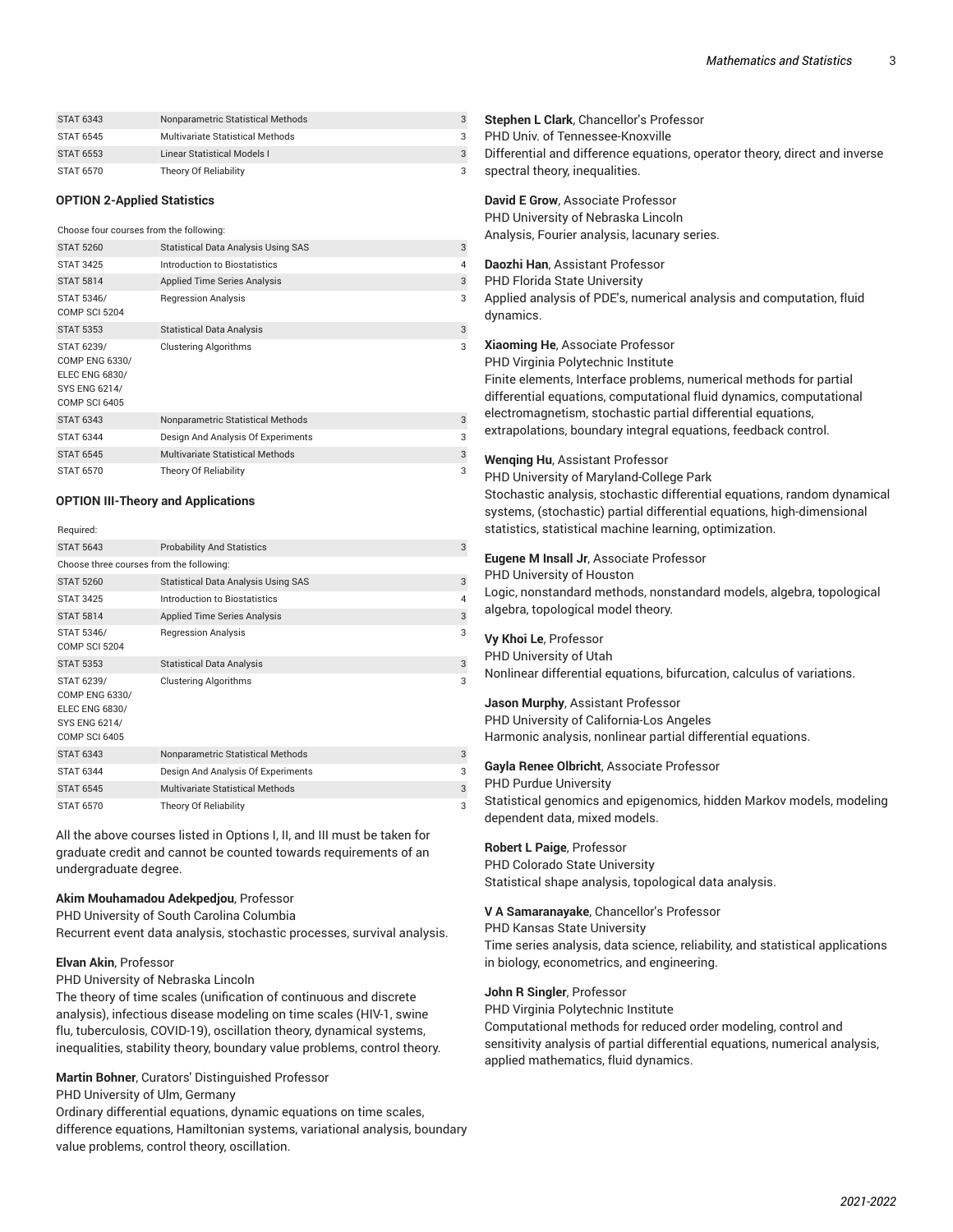#### **Xuerong (Meggie) Wen**, Associate Professor

#### PHD University of Minnesota

Nonlinear and nonparametric regression, regression graphics, computational statistics and statistical genetics, with an emphasis on sufficient dimension reduction in the context of regression.

## **Yanzhi Zhang**, Associate Professor

PHD National University of Singapore

Multiscale modeling and simulations in material science, optimal control problems in superconductivity and superfluidity, Bose-Einstein condensation, quantized vortex dynamics, numerical algorithms for partial differential equations.

# *MATH 5000 Special Problems* (IND 0.0-6.0)

Problems or readings on specific subjects or projects in the department. Consent of instructor required.

#### *MATH 5001 Special Topics* (LEC 0.0-6.0)

This course is designed to give the department an opportunity to test a new course. Variable title.

# *MATH 5010 Graduate Seminar* (SEM 1.0)

Discussion of advanced or current topics.

### *MATH 5040 Oral Examination* (IND 0.0)

After completion of all other program requirements, oral examinations for on-campus M.S./Ph.D. students may be processed during intersession. Off-campus M.S. students must be enrolled in oral examination and must have paid an oral examination fee at the time of the defense/ comprehensive examination (oral/ written). All other students must enroll for credit commensurate with uses made of facilities and/or faculties. In no case shall this be for less than three (3) semester hours for resident students.

#### *MATH 5099 Graduate Research* (IND 0.0-6.0)

Investigation of an advanced nature leading to the preparation of a MS thesis or dissertation.

#### *MATH 5105 Modern Algebra I* (LEC 3.0)

Equivalence relations and functions, basic properties of groups, subgroups, permutations, cosets and Lagrange's Theorem, homomorphisms and isomorphisms, factor groups. Prerequisite: Math 3109 or graduate standing; preceded or accompanied by Math 3108.

#### *MATH 5106 Modern Algebra II* (LEC 3.0)

This course is a continuation of Math 5105. Rings and fields are discussed. Euclidean domains, principal ideal domains, unique factorization domains, vector spaces, finite fields and field extensions are studied. Prerequisite: Math 5105.

#### *MATH 5107 Combinatorics And Graph Theory* (LEC 3.0)

Covers some basics of enumeration and graph theory. Topics are selected from the following: permutations combinations, the inclusion/ exclusion principle, generating functions, recurrence relations, trees, networks, graph connectivity and graph coloring. Prerequisite: Comp Sci 1200 or Math 3109.

# *MATH 5108 Linear Algebra II* (LEC 3.0)

Eigenvalue problems, Cayley-Hamilton theorem, Jordan normal form, linear functionals, bilinear forms, quadratic forms, orthogonal and unitary transformations, selected applications of linear algebra. Prerequisite: Math 3108.

# *MATH 5154 Mathematical Logic I* (LEC 3.0)

A mathematical introduction to logic with some applications. Functional and relational languages, satisfaction, soundness and completeness theorems, compactness theorems. Examples from Mathematics, Philosophy, Computer Science, and/or Computer Engineering. Prerequisite: Philos 3254 or Math 5105 or Comp Sci 2500 or Comp Eng 2210. (Co-listed with Comp Eng 5803, Comp Sci 5203 and Philos 4354).

#### *MATH 5215 Introduction To Real Analysis* (LEC 3.0)

Riemann-Stieltjes integration, sequences and series of functions, uniform approximation, the Banach Space C(a,b), Lebesgue measure and integration, the space LP(a,b), Fourier series. Prerequisite: Math 4209.

#### *MATH 5222 Vector And Tensor Analysis* (LEC 3.0)

Vector algebra, vector differential and integral calculus, line and surface integrals, theorems of Stokes and Gauss, tensor algebra and tensor analysis, applications to problems in kinematics, elasticity theory, fluid mechanics, electromagnetic theory, relativity theory. Prerequisite: Math 2222; Math 3103 or Math 3108.

#### *MATH 5302 Intermediate Differential Equations* (LEC 3.0)

Linear differential equations, vector-matrix systems, existence and uniqueness theory, nonlinear systems, phase-plane analysis, introduction to stability theory. Prerequisite: Math 3304 or Math 3329.

#### *MATH 5325 Partial Differential Equations* (LEC 3.0)

Linear equations, heat equation, eigenfunction expansions, Green's formula, inhomogeneous problems, Fourier series, wave equation. Prerequisite: Math 3304 with a grade of "C" or better.

#### *MATH 5351 Introduction To Complex Variables* (LEC 3.0)

The basic tools of complex variables are studied. These include the Cauchy-Riemann equations, complex contour integration, the Cauchy-Goursat theorem, conformal mappings, the calculus of residues and applications to boundary value problems. Prerequisite: Math 3304.

#### *MATH 5483 Operational Calculus* (LEC 3.0)

The Laplace transformation, properties of the transformation, various applications to ordinary and partial differential equations, systems with step and Dirac functions as driving forces, various non-elementary functions and their transforms, problems in heat conduction and wave motion, Fourier transforms and their operational properties. Prerequisite: Math 3304.

#### *MATH 5512 Introduction To Differential Geometry* (LEC 3.0)

Elements of the geometry of curves and surfaces in Euclidean threespace using methods of advanced calculus and vectors. Prerequisite: Math 4209 or Math 5222.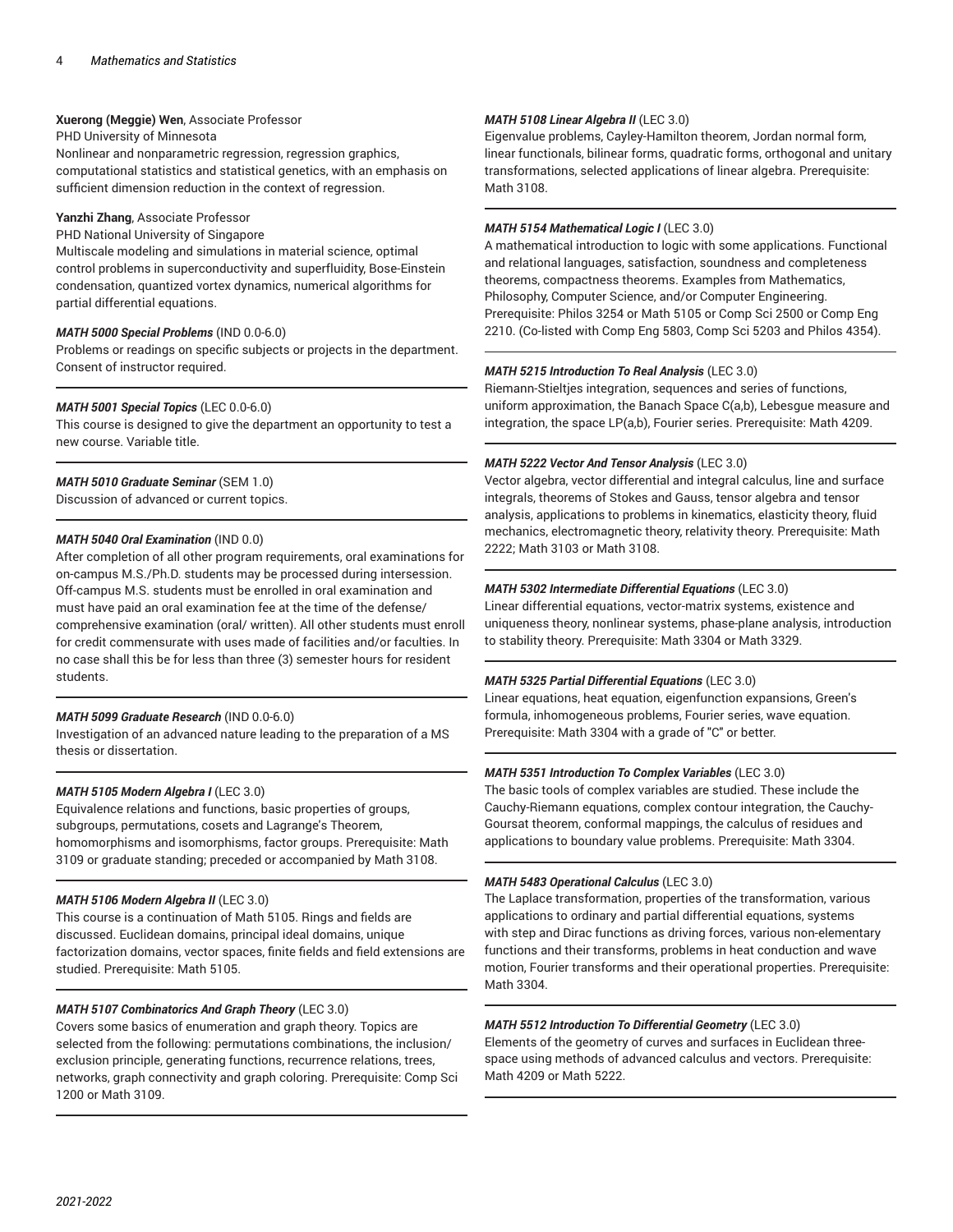# *MATH 5530 Topics in Geometry - Graduate Option* (LEC 3.0)

A survey of non-Euclidean geometries, finite geometries, affine and projective planes, metric postulates for the Euclidean plane, and selected topics. Students will demonstrate graduate-level mastery of the subject matter. Credit will not be given for both Math 4530 and Math 5530. Prerequisites: MATH 3108.

#### *MATH 5585 Introduction To Topology* (LEC 3.0)

Metric spaces; general topological spaces; connectedness, compactness, separation properties, functions and continuity. Prerequisite: Math 4209.

#### *MATH 5601 Introduction to Numerical Analysis* (LEC 3.0)

Mathematical foundation and theory of the basic numerical methods for nonlinear equations, function approximations, numerical differentiation/ integration, ordinary differential equations, and matrix computation, including convergence, accuracy, and stability analysis; extension of the basic methods to the corresponding more advanced methods. Prerequisites: Math 3304.

#### *MATH 5602 Mathematical Foundation of Finite Element Methods* (LEC 3.0)

Implementation and theoretical analysis of the finite element method for the approximate solution of partial differential equations. Implementation of finite element methods for elliptic and parabolic equations. Theoretical analysis of convergence, accuracy, and stability of approximate solutions. Prerequisites: Math 5601, or any instructor approved 4000-level or higher course from another discipline with a significant computational component.

#### *MATH 5603 Methods of Applied Mathematics* (LEC 3.0)

Methods to develop and analyze mathematical models. Topics include dimensional analysis and scaling, perturbation methods, and the construction of ordinary and partial differential equation models. Prerequisites: Math 3304 or 3329 with a grade of "C" or better, programming competency.

# *MATH 5604 Introduction to Numerical Methods for Differential Equations*  $(IFC 3.0)$

An introduction to finite difference methods for ordinary and partial differential equations, including (1) the derivation of the numerical methods, (2) implementation of the methods in Matlab, and (3) the mathematical accuracy and stability analysis of the methods. Prerequisites: MATH 3304 and programming competency (preferably Matlab).

#### *MATH 5737 Financial Mathematics* (LEC 3.0)

The course objective is to provide an understanding of the fundamental concepts of financial mathematics. Topics include pricing, assets-liability management, capital budgeting, valuing cash flow, bonds, futures, swaps, options. Preparation for the financial mathematics actuarial exam will be provided. Prerequisites: Math 1215 or Math 1221, Econ 1100 or Econ 1200, and one of the following: Stat 3111, Stat 3113, Stat 3115, Stat 3117 or Stat 5643. (Co-listed with Econ 5337).

# *MATH 5940 Mathematical Analysis For Secondary Teachers* (LEC 3.0) Designed to help teachers gain a deeper understanding of the fundamental idea in analysis, that of a limit. A discovery method is used which includes both individual and group work. Students will present their results in written and oral format. Prerequisite: Math 2222 or equivalent.

# *MATH 5948 Mathematical Analysis For Secondary Teachers Practicum* (LEC 1.0)

An instructional unit based on the discovery method used in Math 340 will be designed by each student. These units will be class tested. The unit and results of class testing will be presented both in written and oral format. Prerequisite: Math 5940.

#### *MATH 6000 Special Problems* (IND 0.0-6.0)

Problems or readings on specific subjects or projects in the department. Consent of instructor required.

#### *MATH 6001 Special Topics* (LEC 0.0-6.0)

This course is designed to give the department an opportunity to test a new course. Variable title.

#### *MATH 6010 Graduate Seminar* (RSD 1.0-3.0)

Discussion of topics of current interest. Prerequisite: Graduate standing.

#### *MATH 6040 Oral Examination* (IND 0.0)

After completion of all other program requirements, oral examinations for on-campus M.S./Ph.D. students may be processed during intersession. Off-campus M.S. students must be enrolled in oral examination and must have paid an oral examination fee at the time of the defense/ comprehensive examination (oral/ written). All other students must enroll for credit commensurate with uses made of facilities and/or faculties. In no case shall this be for less than three (3) semester hours for resident students.

#### *MATH 6050 Continuous Registration* (IND 1.0)

Doctoral candidates who have completed all requirements for the degree except the dissertation, and are away from the campus must continue to enroll for at least one hour of credit each registration period until the degree is completed. Failure to do so may invalidate the candidacy. Billing will be automatic as will registration upon payment.

#### *MATH 6099 Research* (IND 0.0-15)

Investigation of an advanced nature leading to the preparation of a thesis or dissertation.

#### *MATH 6105 Finite Fields And Applications* (LEC 3.0)

After reviewing basic group theory and introducing basic properties of commutative rings, the main focus of the course will be on topics such as structure of finite fields, polynomials over finite fields, and applications such as coding theory and cryptography. Prerequisite: Math 5105.

#### *MATH 6106 Introduction to Ring Theory* (LEC 3.0)

Properties of rings with an emphasis on commutative rings. Ideals, factor rings, ring homomorphisms, polynomial rings; factorization, divisibility, and irreducibility. Introduction to extension fields and Galois theory. Applications may be chosen based on the interests of the students. Prerequisite: Math 5105.

# *MATH 6107 Group Theory* (LEC 3.0)

Groups, subgroups, and factor groups; homomorphisms, isomorphisms, and associated theorems; abelian groups; Sylow theorems and p-groups; permutation groups; free groups and generators; representation theory; cohomology theory. Prerequisite: Math 5106.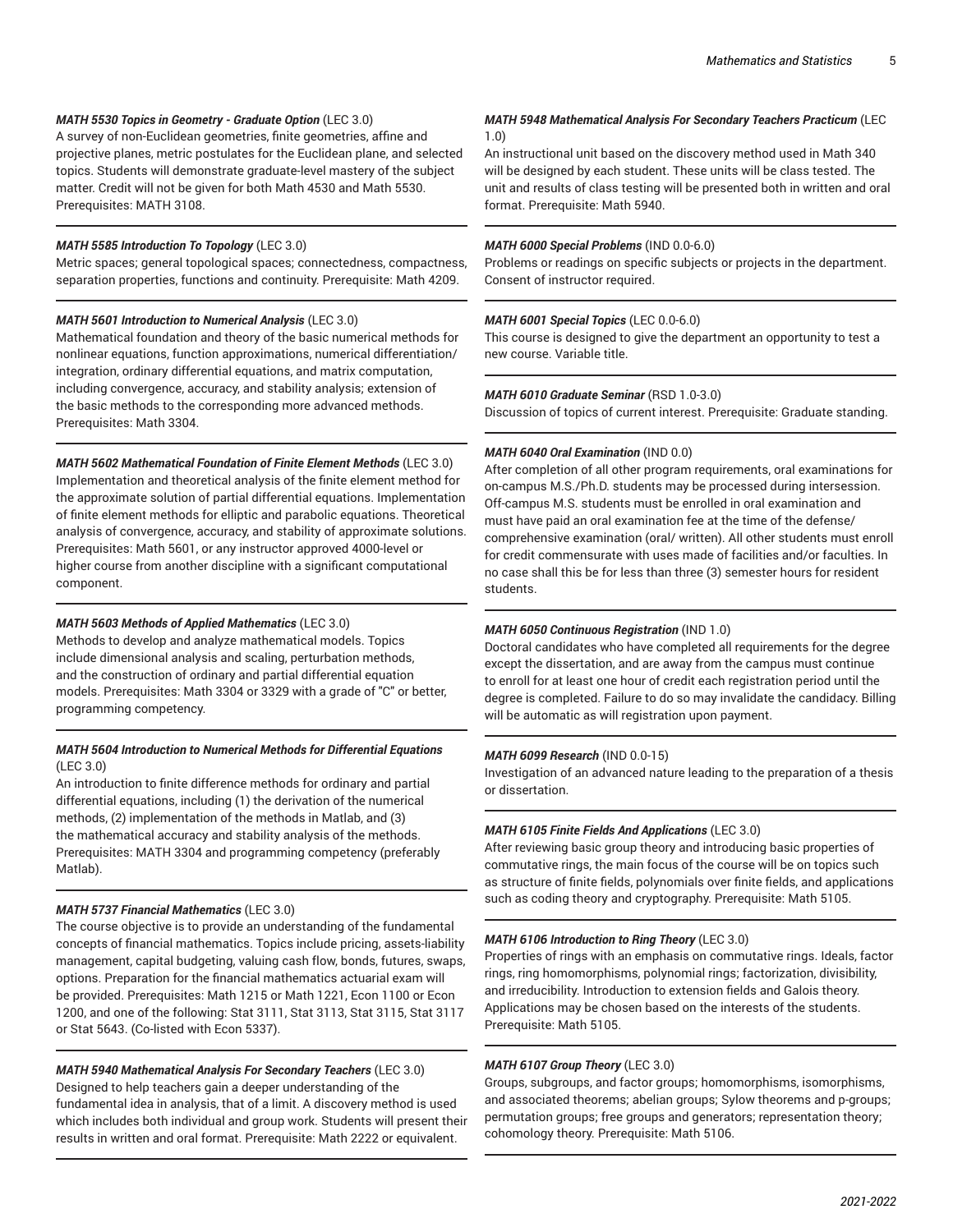# *MATH 6108 Applied Matrix Theory* (LEC 3.0)

A second course in matrix theory directed toward applications. Linear spaces, linear operators, equivalence and similarity, spectral theorem, canonical forms, congruence, inertia theorem, quadratic forms, singular value decomposition and other factorizations, generalized inverses. Applications to optimization, differential equations, stability. Prerequisites: Math 3103, 3108, or 5302.

# *MATH 6215 Functions Of A Real Variable I* (LEC 3.0)

Measure spaces, extensions of measures, probability spaces, measures and distributions in normed linear spaces, product measures, independence, integral and expectation, convergence theorems, Radon-Nikodyn theorem and applications. Lp spaces, selected topics. Prerequisite: Math 5215.

#### *MATH 6216 Functions Of A Real Variable II* (LEC 3.0)

Abstract measures and integrals, the Daniell integration theory, integration on locally compact Hausdorff spaces, integration in function spaces, selected topics. Prerequisite: Must be preceded by Math 6215.

#### *MATH 6330 Theory Of Differential Equations I* (LEC 3.0)

Stability theory, Liapunov's direct method, periodic solutions, Poincare-Bendixson theory, applications. Prerequisite: Math 5302.

# *MATH 6331 Theory Of Differential Equations II* (LEC 3.0)

Continuation of Math 6330. Nonlinear oscillations, solutions near singular points, asymptotic methods, differential equations on manifolds, boundary-value problems. Prerequisite: Math 5302.

# *MATH 6351 Functions Of A Complex Variable I* (LEC 3.0)

Complex plane, complex function theory, elementary Riemann surfaces, conformal mapping, complex integration, infinite complex series and sequences, calculus of residues with applications. Prerequisite: Math 4211.

#### *MATH 6352 Functions Of A Complex Variable II* (LEC 3.0)

Argument principle and consequences; harmonic functions and Dirichlet's problem; infinite products; entire, meromorphic and rational functions; analytic continuation; symmetry principle; conformal mapping; functions of several complex variables. Prerequisite: Preceded by Math 6351.

#### *MATH 6375 Theory Of Partial Differential Equations* (LEC 3.0)

Sobolev spaces; existence, uniqueness, and regularity of weak solutions to linear elliptic, parabolic, and hyperbolic PDEs; selected topics. Prerequisite: Math 6417.

# *MATH 6383 Special Functions* (LEC 3.0)

Infinite products, gamma and beta functions, asymptotic series, the hypergeometric function, generalized hypergeometric functions, Bessel functions, generating functions; polynomials of legendre, Hermite, Laguerre, and Jacobi; elliptic functions, theta functions, Jacobian elliptic functions. Prerequisites: Math 4209 and 5351.

### *MATH 6417 Functional Analysis I* (LEC 3.0)

Banach spaces, Hilbert spaces, linear transformations, Hahn-Banach theorem, duality, uniform boundedness principle, weak topologies, convexity, bounded linear maps, compact operators, and spectral theory. Prerequisites: Math 5215; Math 5108 or Math 5585.

#### *MATH 6418 Functional Analysis II* (LEC 3.0)

A continuation of Math 6417 with additional topics related to bounded and unbounded operators and their applications. Prerequisites: Math 6215 and Math 6417.

#### *MATH 6461 Harmonic Analysis I* (LEC 3.0)

Fourier series, norm and pointwise convergence of Fourier series, the conjugate and maximal functions, analytic functions in the unit disk and Hardy spaces, interpolation of linear operators and the Hausdorff-Young-Riesz Theorem, Sidon sets. Prerequisites: Math 5215 and Math 5351.

#### *MATH 6462 Harmonic Analysis II* (LEC 3.0)

Fourier integrals, almost-periodic functions on the real line, Banach algebras, Wiener's Tauberian Theorem and the prime number theorem, the Paley-Wiener Theorems, band-limited functions and Shannon's Theorem, the continuous wavelet transform, discrete wavelet transforms and frames, orthonormal bases of wavelets and multi-resolution analysis. Prerequisite: Must be preceded by Math 6461.

# *MATH 6540 Geometric Structures* (LEC 3.0)

Selected topics in non-Euclidean, solid, projective, and fractal geometry. Prerequisite: Math 4530.

#### *MATH 6548 Geometric Structures Practicum* (LEC 1.0)

An instructional unit based on material learned in Math 6540 will be designed by each student. These units will be class tested. The unit and results of class testing will be presented both in written and oral format. Prerequisite: Math 6540.

#### *MATH 6585 Topology I* (LEC 3.0)

Topological spaces, uniform and quasi-uniform spaces, product and quotient spaces, separation properties and connected spaces, compactness. Prerequisite: Math 5585.

#### *MATH 6586 Topology II* (LEC 3.0)

Metrizability conditions, the theory of convergence using both filters and nets, completions and compactifications, and papers from the recent literature. Prerequisite: Math 6585.

#### *MATH 6601 Numerical Analysis* (LEC 3.0)

A proof based course emphasizing theoretical analysis of convergence and accuracy of various numerical methods including approximate solutions of linear and nonlinear equations, numerical integration, and function approximation, with implementation to validate results and illustrate the methods. Prerequisites: Any 4000 or higher level MATH course, or any instructor approved 4000 or higher level course from another discipline with a significant computational component.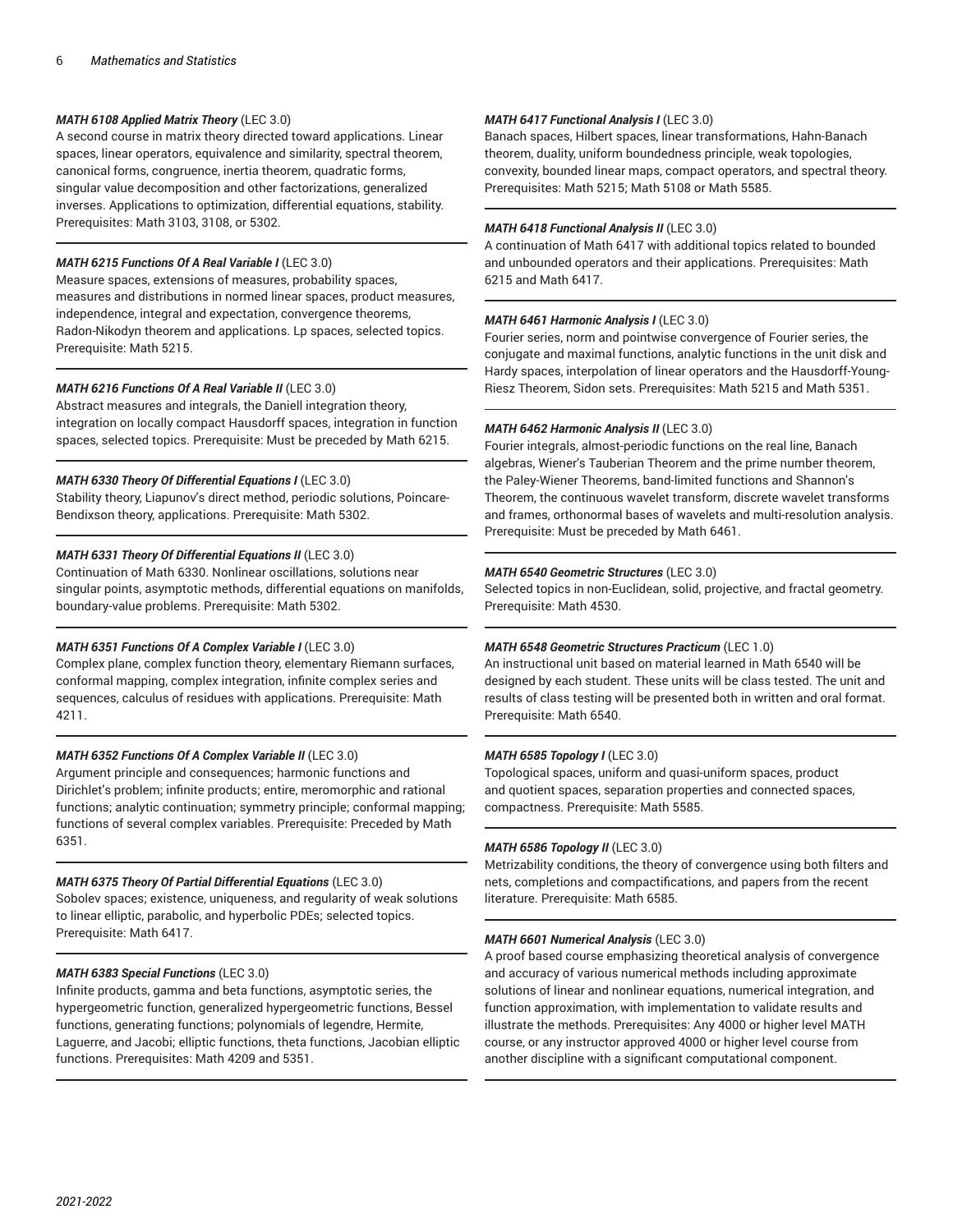# *MATH 6603 Mathematical Foundations of Finite Element Methods II* (LEC 3.0)

Finite element methods for systems of partial differential equations and nonlinear partial differential equations. Mathematical theory for mixed finite elements, non-conforming finite elements, finite element interpolation, and finite element projections. Prerequisites: Math 5325 or Math 6601 or Math 6602.

# *MATH 6665 Mathematical Programming* (LEC 3.0)

Linear optimization and its engineering applications; problem modeling, search-based optimization, the simplex method for solving linear problems, multi-objective optimization, discrete dynamic programming. Applications of optimization in the fields such as transportation, project management, manufacturing and facility location will be discussed. Prerequisites: One of the following:Stat 3113, Stat 3115, or Stat 3117; Math 3108. (Co-listed with Eng Mgt 6412 and Sys Eng 6412).

# *MATH 6737 Financial Mathematics II* (LEC 3.0)

Continuation of Math 5737/Econ 5337. Topics include martingales and measures, stopping times, discrete and continuous time finance, Brownian motion, Ito calculus, stochastic differential equations, Black-Scholes-Merton formula, numerical procedures. Prerequisite: Math 5737 or Econ 5337. (Co-listed with Econ 6337).

# *MATH 6802 Mathematical Physics I* (LEC 3.0)

Vector spaces, generalized coordinate transformations, vector analysis, tensors, partial differential equations in physics and boundary value problems, orthogonal functions and solutions to ordinary differential equations, hypergeometric, confluent hypergeometric, Legendre, Laguerre, and Bessel functions, Hermite polynomials, Green's functions in one dimension. (Co-listed with Physics 6403).

# *MATH 6803 Mathematical Physics II* (LEC 3.0)

Green's functions in three dimensions, integral equations, complex variable theory and contour integration, group theory with applications to quantum mechanics, solid state and molecular physics. Prerequisite: Math 6802 or Physics 6403. (Co-listed with Physics 6413).

# *STAT 5000 Special Problems* (IND 0.0-6.0)

Problems or readings on specific subjects or projects in the department. Consent of instructor required.

# *STAT 5001 Special Topics* (IND 0.0 and LEC 0.0)

This course is designed to give the department an opportunity to test a new course. Variable title.

# *STAT 5099 Graduate Research* (IND 0.0-6.0)

Investigation of an advanced nature leading to the preparation of a MS thesis or dissertation.

*STAT 5260 Statistical Data Analysis Using SAS* (LAB 1.0 and LEC 2.0) This course will introduce the student to selected data analytic tools implemented in the Statistical Analysis System (SAS) and appropriate and effective use of these tools. Focus would be on both the use of SAS data analytic tools and the theoretical and methodological rationale that form the basis of such analyses. Prerequisite: One of Stat 3113 or 3115 or 3117 or 5643; and one of Stat 5346 or 5353 or 6841 or 6343 or 6344 or 6545.

## *STAT 5346 Regression Analysis* (LEC 3.0)

Simple linear regression, multiple regression, regression diagnostics, multicollinearity, measures of influence and leverage, model selection techniques, polynomial models, regression with autocorrelated errors, introduction to non-linear regression. Prerequisites: Math 2222 and one of Stat 3111, 3113, 3115, 3117, or 5643. (Co-listed with Comp Sci 5204).

# *STAT 5353 Statistical Data Analysis* (LEC 3.0)

Introduction to methods for analyzing statistical data from experiments and Introduction to methods for analyzing statistical data from experiments and surveys. Analysis of variance, correlation, introduction to regression techniques, contingency tables, non-parametric techniques and introduction to modern statistical software. Prerequisites: Math 2222 and one of Stat 1115, 3113, 3115 and 3117.

*STAT 5425H Introduction to Biostatistics-Honors* (LAB 1.0 and LEC 3.0)

# *STAT 5643 Probability And Statistics* (LEC 3.0)

Introduction to the theory of probability and its applications, sample spaces, random variables, binomial, Poisson, normal distributions, derived distributions, and moment generating functions. Prerequisite: Math 2222.

#### *STAT 5644 Mathematical Statistics* (LEC 3.0)

A continuation of Stat 5643 with introduction to the theories of point estimation, hypothesis testing, and interval estimation. Includes sufficiency, completeness, likelihood and how they apply to the exponential family. Prerequisite: Stat 5643.

# *STAT 5755 Statistical Models in Actuarial Science* (LEC 3.0)

This course covers the statistical foundation of actuarial models and their applications. Topics include survival and severity models, Kaplan-Meier and Nelson-Aalen estimators, aggregate and credibility models for insurance losses, discrete time Markov chains, ruin theory, and simulation. Prerequisite: Stat 5643 and either Stat 5644 or a 3000-level Stat course. (Co-listed with Econ 4350).

#### *STAT 5756 Statistical Models for Life Contingencies* (LEC 3.0)

The basic statistical theory of actuarial models for life uncertainties such as time of death. Multiple life and multiple decrement models, statistical models for life and contingent insurance; last survivor, disability, withdrawal, retirement and reserving models for life insurance. Prerequisite: Stat 5643.

*STAT 5756H Stat Models for Life Cont-Honors* (LEC 3.0)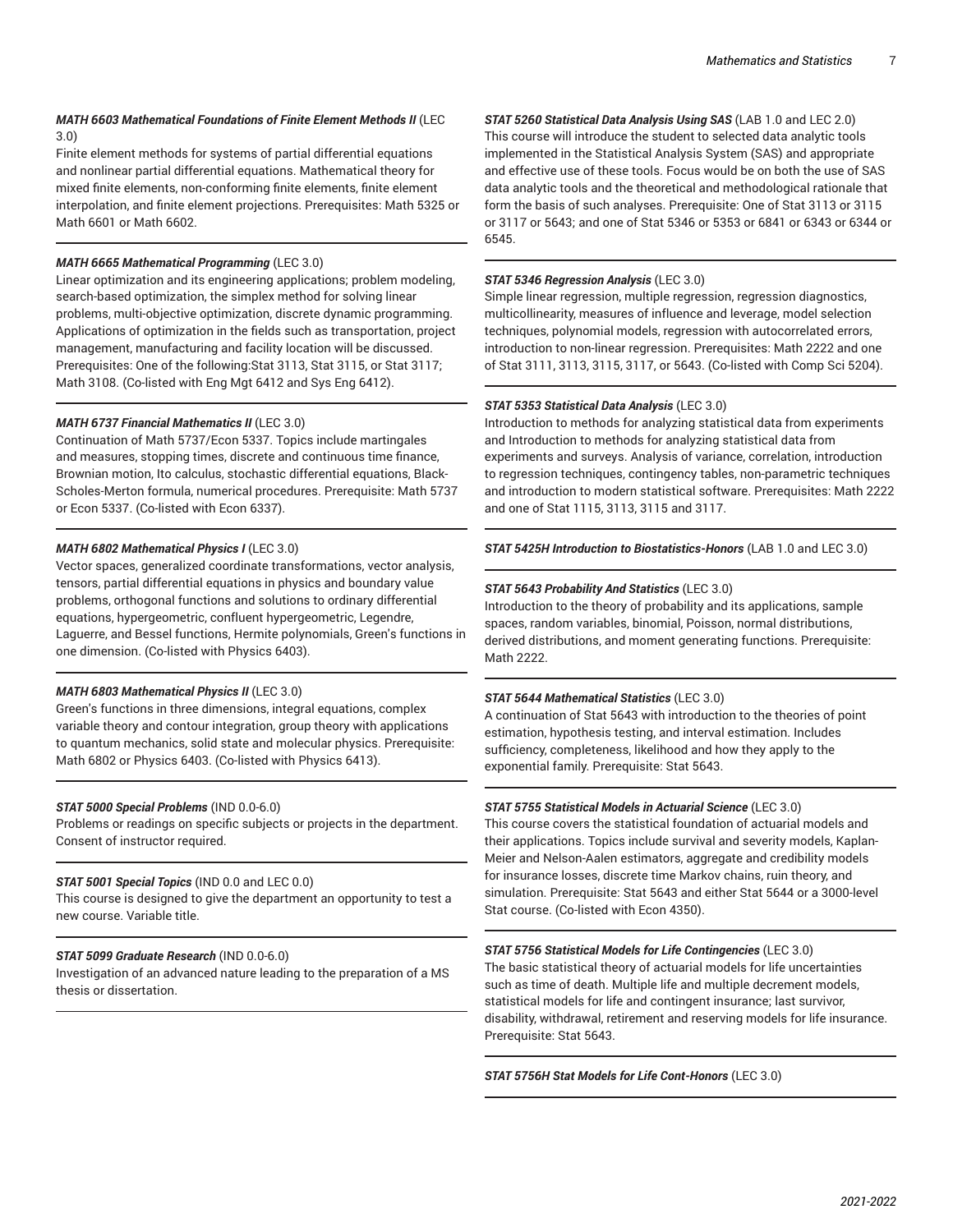# *STAT 5814 Applied Time Series Analysis* (LEC 3.0)

Introduction to time series modeling of empirical data observed over time. Topics include stationary processes, autocovariance functions, moving average, autoregressive, ARIMA, and GARCH models, spectral analysis, confidence intervals, forecasting, and forecast error. Prerequisites: One of Stat 3113, 3115, 3117, 5643 and one of Math 3103, 3108, or 5108.

# *STAT 5904 Science Education and Quantitative Literacy for Middle School Teachers* (LEC 3.0)

An integrated science-mathematics course for middle school teachers. Course covers selected science/mathematics topics/skills specified in Missouri standards for grades 5-7. Inquiry based methods of teaching these topics in an integrated manner will be emphasized. Prerequisite: Current enrollment in a Teacher Education Program or a full or part-time teacher in a K-12 school. (Co-listed with Physics 4625).

*STAT 5905 Making Sense Of Data For Elementary School Teachers* (LEC 3.0) An activity based course that is intended to provide elementary school teachers with the skills necessary to implement the Probability & Statistics strand of the American Statistical Association of the National Council of Teachers of Mathematics (NCTM) joint. Prerequisite: Graduate Standing.

*STAT 5906 Making Sense Of Data For Middle School Teachers* (LEC 3.0) An activity based course that is intended to provide middle school teachers with the skills necessary to implement the Probability & Statistics strand of the American Statistical Association of the National Council of Teachers of Mathematics (NCTM) joint.

*STAT 5907 Making Sense Of Data For High School Teachers* (LEC 3.0) An activity based course that is intended to provide high school teachers with the skills necessary to implement the Probability & Statistics strand of the American Statistical Association of the National Council of Teachers of Mathematics (NCTM) joint.

#### *STAT 6000 Special Problems* (IND 0.0-6.0)

Problems or readings on specific subjects in the department. Consent of instructor required.

#### *STAT 6001 Special Topics* (LEC 0.0-6.0)

This course is designed to give the department an opportunity to test a new course. Variable title.

#### *STAT 6040 Oral Examination* (IND 0.0)

After completion of all other program requirements, oral examinations for on-campus M.S./Ph.D. students may be processed during intersession. Off-campus M.S. students must be enrolled in oral examination and must have paid an oral examination fee at the time of the defense/ comprehensive examination (oral/ written). All other students must enroll for credit commensurate with uses made of facilities and/or faculties. In no case shall this be for less than three (3) semester hours for resident students.

#### *STAT 6050 Continuous Registration* (LEC 1.0)

Doctoral candidates who have completed all requirements for the degree except the dissertation and are away from the campus must continue to enroll for at least one hour of credit each registration period until the degree is completed. Failure to do so may invalidate the candidacy. Billing will be automatic as will registration upon payment.

#### *STAT 6099 Research* (IND 0.0-15)

Investigations of an advanced nature leading to the preparation of a thesis or dissertation. Consent of instructor required.

#### *STAT 6238 Stochastic Optimization* (LEC 3.0)

Introduction to stochastic modeling theory and application. Topics include probability theory, Markov processes, renewal theory, and queuing theory. Additional topics include stochastic dynamic programming and stochastic programming. Prerequisite: Eng Mgt 5412. (Co-listed with Eng Mgt 6414).

#### *STAT 6239 Clustering Algorithms* (LEC 3.0)

An introduction to cluster analysis and clustering algorithms rooted in computational intelligence, computer science and statistics. Clustering in sequential data, massive data and high dimensional data. Students will be evaluated by individual or group research projects and research presentations. Prerequisite: At least one graduate course in statistics, data mining, algorithms, computational intelligence, or neural networks, consistent with student's degree program. (Co-listed with Comp Eng 6330, Elec Eng 6830, Sys Eng 6214 and Comp Sci 6405).

#### *STAT 6342 Categorical Data Analysis* (LEC 3.0)

A graduate-level introduction to statistical methods for analyzing categorical data. The topics include: contingency tables, generalized linear models including logistic regression models, log-linear models, ordinal and nominal regression models, Poisson regression, etc. The course will involve practical applications of the ideas and their implementations. Prerequisites: Stat 5644 and one of Stat 5346, Stat 5353, Stat 6344, or Stat 6553.

#### *STAT 6343 Nonparametric Statistical Methods* (LEC 3.0)

A course covering distribution free statistical methods. Topics include: order statistics, tests of hypotheses for one-sample and two-sample problems, analyses of variance, goodness-of-fit tests, runs test, independence and regression problems, point and interval estimation, ARE. Prerequisite: Stat 5644.

#### *STAT 6344 Design And Analysis Of Experiments* (LEC 3.0)

Experimental designs and their statistical analysis. Includes completely randomized designs, complete and incomplete blocking designs, factorial and fractional factorial experiments, multiple comparisons, response surface analysis. Prerequisites: One of Stat 5353, Eng Mgt 5715 and one of Stat 3111, 3113, 3115, 3117, 5643; or Stat 5643 and one of Stat 3111, 3113, 3115, 3117.

#### *STAT 6545 Multivariate Statistical Methods* (LEC 3.0)

Analysis of data consisting of simultaneous measurements on many variables. Multivariate normal distribution, multivariate analysis of variance, canonical correlation, principal components, classification and clustering techniques. Prerequisites: Stat 5644 and Math 3108.